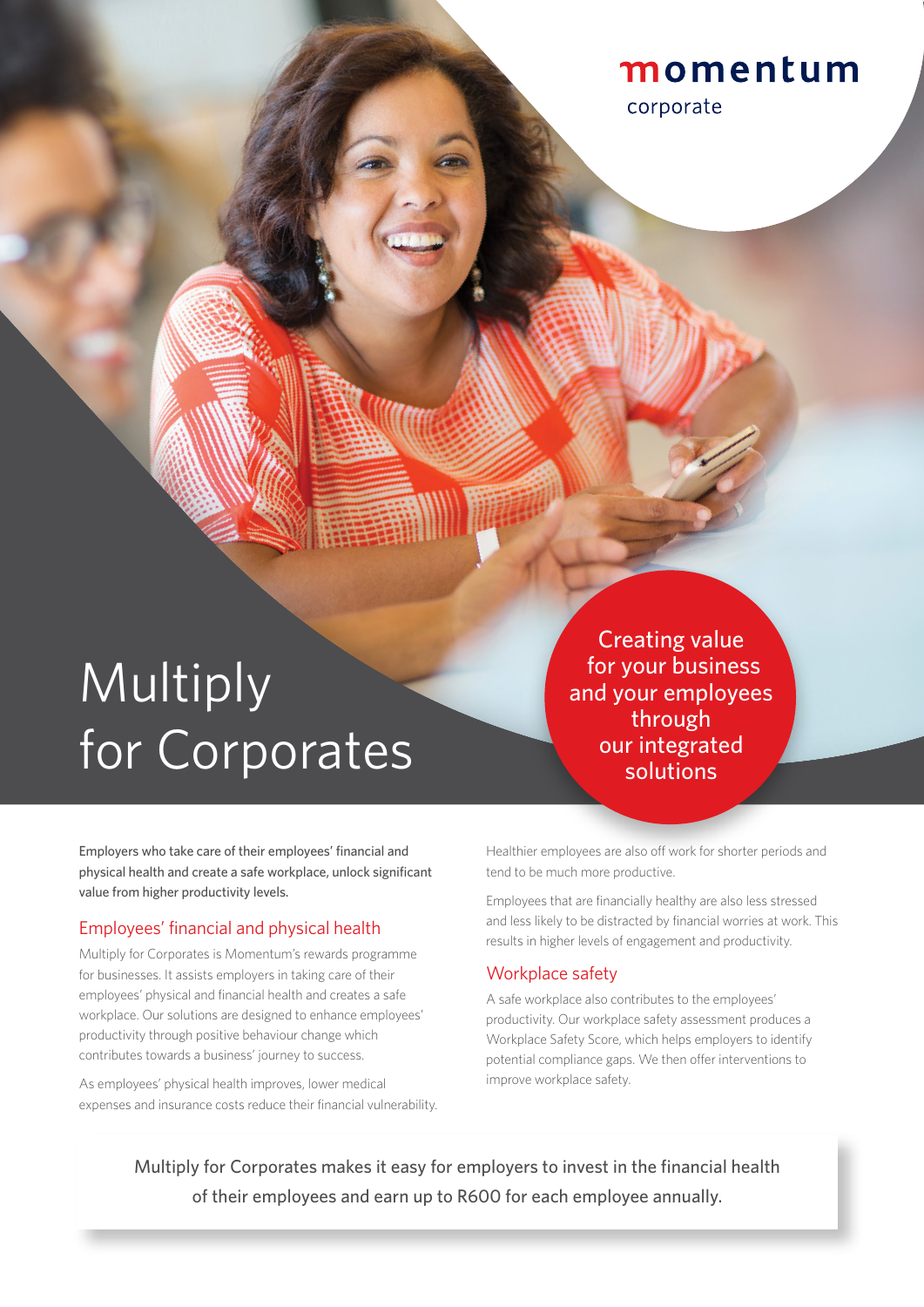# **Multiply for Corporates** – rewards in **5**



## steps